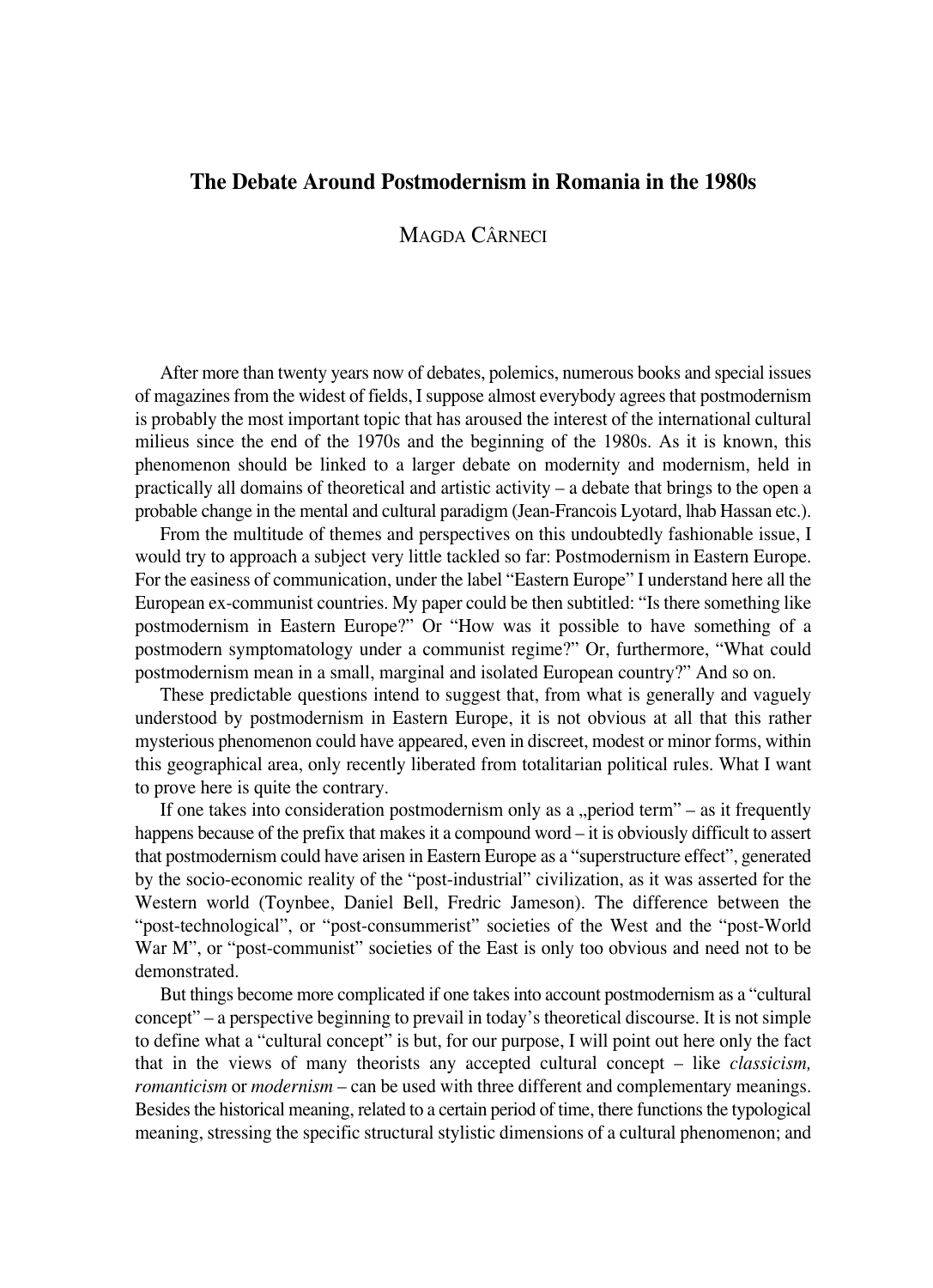finally, there is also the axiological meaning, that enlightens the evaluative ways of perceiving and appropriating such a phenomenon. Any cultural concept can be made use of in one of these three specific dimensions, but it is preferable to keep in mind all its meanings when trying to describe and understand a cultural reality.

Since postmodernism as a cultural concept has already been accepted in various academic circles, I will try to use it in a "heuristic" way, in order to capture and explain certain cultural facts that occurred in the cultural space I belong to, during the last decade. I admit that this use of postmodernism may be only a "strategic tool" (Matei Călinescu) for a better focusing of the analysis and a better understanding of the circumscribed phenomenon I wish to bring into attention. But, as Matei Călinescu puts it, the function of this kind of "provisional constructs" is not to reflect an objective, externally existing "reality" better or worse, but to "shape and reshape patterns of significant relations, to separate and recombine them for purposes of understanding and, why not, for intellectual manipulation".

My claim is that a certain postmodern state of mind and certain cultural facts of a postmodernism type really occured in Eastern Europe, as an effect of a specific and complex "expectational horizon". Postmodernism did not have socio-economic causes in this region (as in the West), but it had a similar cultural and psychological motivation. The interest about postmodernism in these small East-European countries should/could represent rather a way in which to overcome mentally and artistically the local difficult socio-political conditions, it was a subtle symptom of a diffuse premonition of change (see Heller, Feher, Jencks).

In this respect, the forms taken by the theoretical arguing around postmodernism, as well as its influence, real or not, in various artistic languages, deserve a thorough analysis. In each of these countries, both the proportion of debates and the specific modes of perceiving postmodernism could supply new points of view to the particular way in which each local culture lived the relationship between the ideological constraints and artistic freedom: it could also provide interesting information about the hopes and chances of these cultures for international cultural integration.

As the analysis of postmodernism should be carried out against the political and cultural background of each country, I will try to briefly present Romania's particular case and eventually to draw some general conclusions.

My analysis starts again with a central rethorical question: How was it possible to have a public cultural debate around postmodernism, vividly covering several years, in the East-European country with the most restrictive and dictatorial communist regime, in Ceausescu's Romania of the 1980s?

Here is some necessary information. The term «postmodernism» appeared in the cultural press in 1980, as a "period term", but it was hardly noticed. In 1983-1984, the term started to be increasingly used; in 1984-1985, several translations of foreign articles on this issue were published; and in 1985-1986, postmodernism became a "hot" cultural matter, intensely discussed in the literary cercles and cenacles. A special issue of *Caiete critice* ("Critical Papers"), devoted to this topic and published at the beginning of 1986, was the starting point of a vivid debate displayed in the Romanian cultural press in the interval 1986-1988. That is to say that towards the end of the 1980s, in the last years of Ceausescu's aberrant regime, postmodernism can be considered to have been the main challenging issue of the cultural milieu.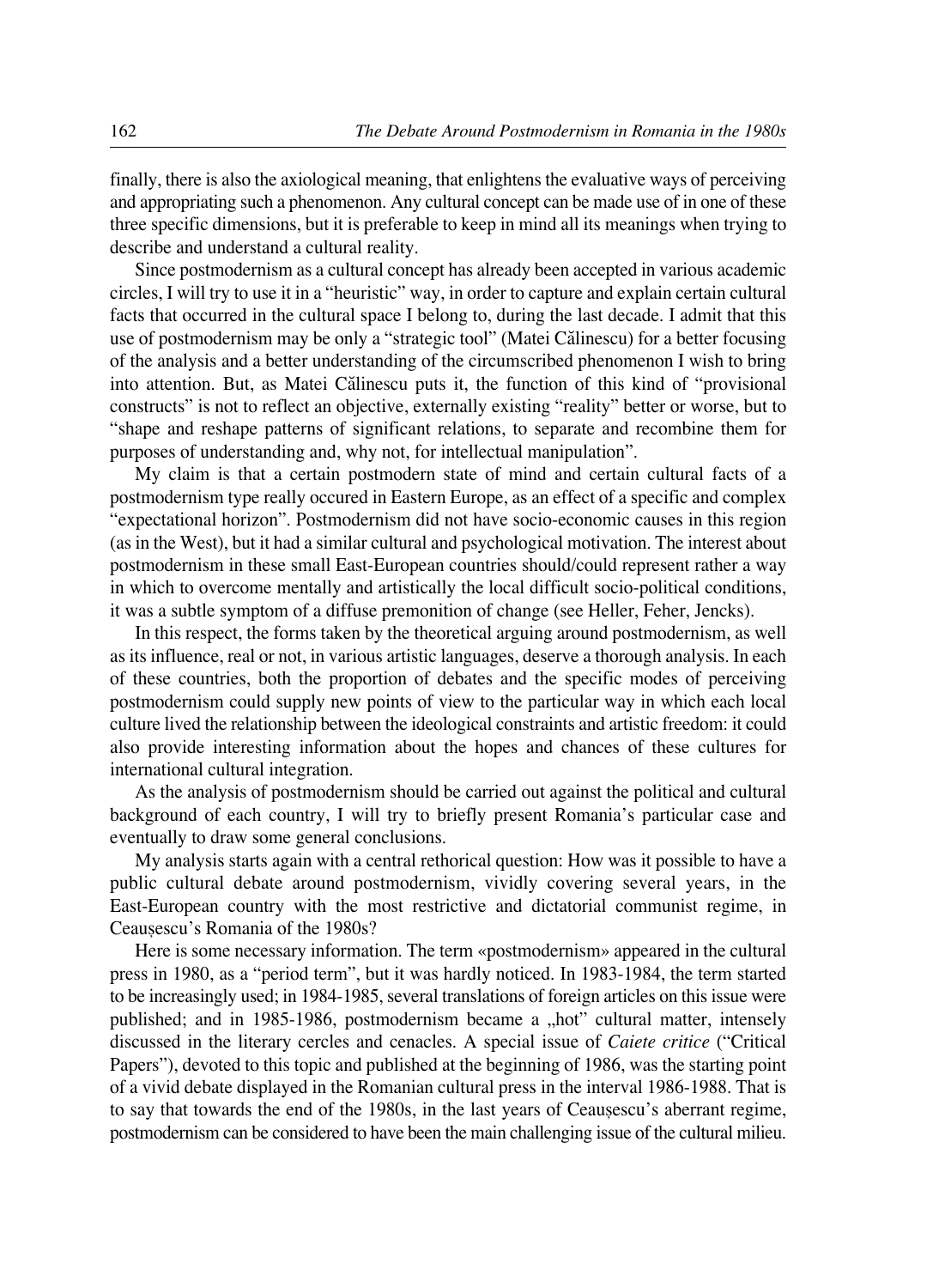This is probably one of the many paradoxes that characterized and still characterize Romania when seen from abroad

Anyway, it is certain that in those years (up to now), a rather large part of the Romanian cultural community was drawn to the perception of an important cultural change that pushed many of the most prominent writers and critics to involve themselves in public disputes. As was noticed at that time, the issue of postmodernism became the most serious and important debate in the Romanian culture of the post-war period  $-$  of course, if one leaves aside the precautionary campaign for the autonomy of aesthetics at the beginning of the 1960s.

The numerous commentaries published in those years throw light upon two general types of reactions or attitudes. Among those who manifested a positive attitude of acceptance, postmodernism was understood in two different but finally complementary ways. On the one hand, postmodernism was perceived as a new and welcome attempt at "completing" modernity – as a crowning of modernism rather than as its critique, as the latest offshoot of the modernist aesthetic principles rather than as their defeater. It is significant to notice that this position was sustained by the most important names of the cultural generation which made its debut at the beginning of the 1960s.

In order to understand this position, one should not forget that the normal assimilation of artistic modernism in this country (and region) was interrupted from its sane development by the post-war political situation: abhorred in the 1950s, slowly/cautiously rediscovered in the 1960s, rapidly assimilated in the 1970s. Such a specific historical situation helped modernism remain a central cultural theme (battle) for the post-war generation, a kind of aesthetic "victory" upon political constraints, that had to be preserved, continued, accomplished at some time. In accepting postmodernism, the representatives of this generation laid stress upon unity, continuity, solidarity between generations, opposing the "spirit of recuperation" and the "tolerance" of postmodernism towards the "intolerance" of proletcultism, for example. For this reason, they gave a "soft" version and a "weak" meaning to the issue (maybe out of political precautions as well).

On the other hand, postmodernism was understood by another part of those who acknowledged it in a more radical sense – as a new literary/cultural paradigm appearing for the first time in Romanian culture. The sustainers of this "hard" version were obviously representatives of the younger generation that made its appearance on the cultural field just at the beginning of the 1980s – therefore they named themselves "eighty-ists".

In the views of these young critics, writers and artists, Romanian modernism – after being artificially interrupted during the 1950s – was revived in apparently fresh forms in the 1960s, but became completely exhausted of its creative disponibilities in the 1970s. For them, modernism was a closed cultural structure, on the way of historicization at the beginning of the 1980s, when a new literary/cultural paradigm was just emerging.

This new "structure", as they often named it after Hugo Friedrich's *Structures of Modern Lyrics,* had new, distinctive characteristics. I will recall here only a few: the refusal of the "high", pure, abstract modernist forms; a new opening towards the surrounding reality, towards the "authenticity" of the real human person; the striving to regain and express all the levels (biological, biographical, sexual, social, cultural, spiritual etc.) of the human existence; a new,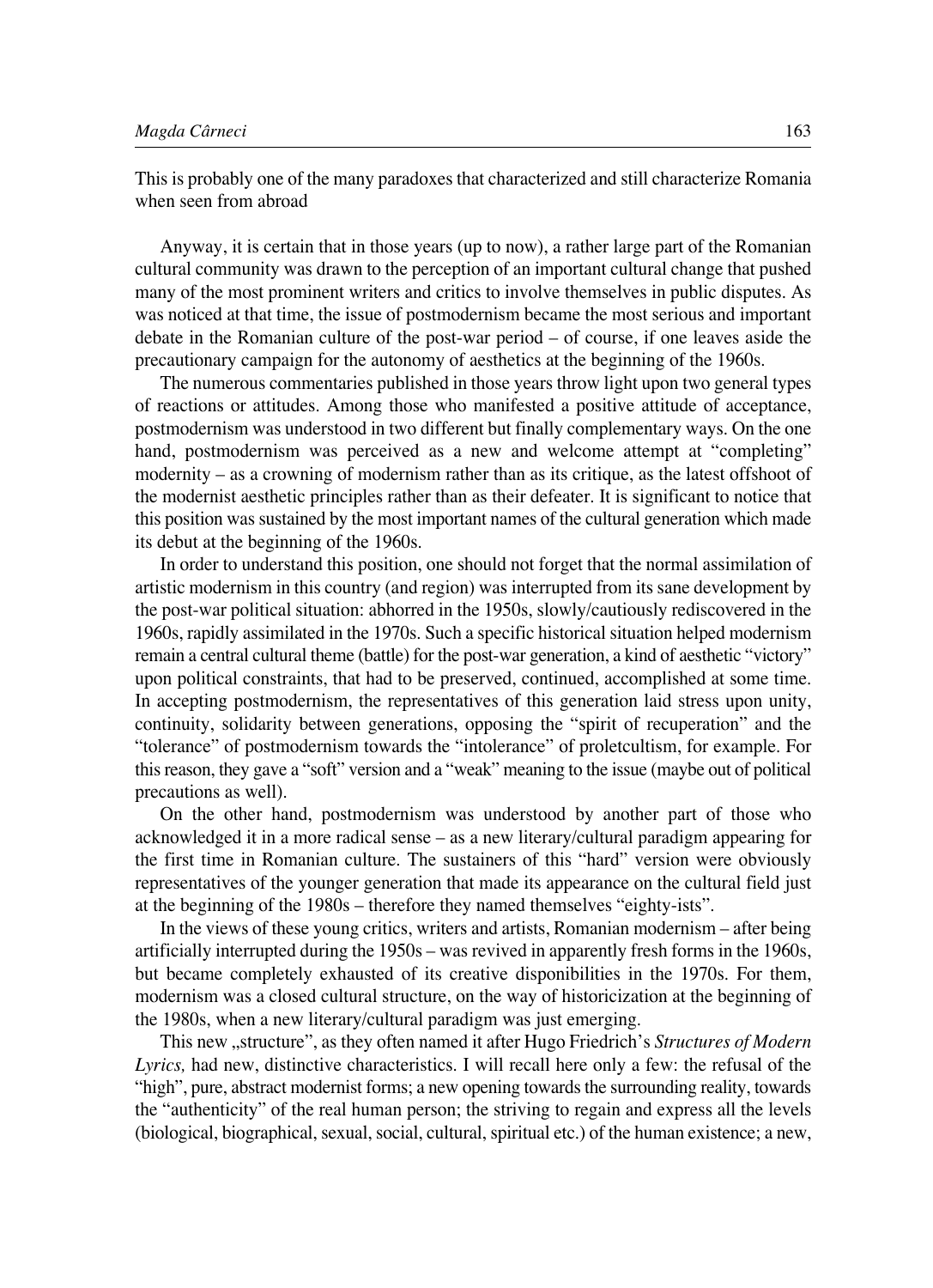"realistic" style stating the democratization of the language of art; but at the same time, an appropriation of a large cultural storage of styles, themes and techniques, taken from the national and international tradition, used in an eclectic manner in order to better convey the new synthesis envisaged by the new sensibility and creativity etc.

It is important to notice here that these ambitious theoretical assertions were in fact accompanied by a young artistic production largely perceived as really featuring new aesthetic characteristics: narrativism and multistylism – in poetry, biographism and irony – in criticism, textualism and intertextuality – in prose, savage figurativism and neo-expressionism – in the visual arts etc. The theorists of this new generation even produced such new critical concepts as "textualist engineering", "fictional sociography", "new anthropocentrism" etc.

Furthermore, it is highly significant to notice that inside this new artistic generation two different attitudes appeared towards the notion of postmodernism. Some young critics asserted that this new artistic production was to be named postmodernist, not due to a fashionable synchronization with the Western trend, but by virtue of its internal evolution and characteristics that made it similar to the international postmodernism. The fact that the term entered their scope only towards the mid 1980s – that is, after their first books and exhibitions – was an argument in this sense. Although acknowledging the influence of the American "beat" generation and other more recent currents upon their own education, they argued the existence of specific aspects in their own creation that should pretend to elaborate the concept of a "Romanian postmodernism" (I.B. Lefter).

Some other young theorists, fewer than the first ones, took position against the use of this term. From their point of view, postmodernism would label only a strictly aesthetic project of Western provenance, that could rightly cover only some marginal products of the new generation: namely those artworks in which imaginary comfort, livresque seduc tion and intertextual fantasy would prevail. In their views, postmodernism represented in fact a hedonistic and reactionary attitude, mostly conservative, even conformist with respect to the rough reality around. They even claimed that this postmodernism would repre sent a kind of "nice diversion", by shifting the cultural attention from the real aspects art works should focus their attention on towards illusory worlds. Instead of postmodernism, they suggested the term "new anthropocentrism", better fit, in their opinion, for the new existential engagement and the "total" human synthesis that this new art had to pursue (Alexandru Musina).

This special interpretation of postmodernism, inside the camp of its real supporters, seemed to meet in a strange manner the position of its active detractors. In fact, the negative, unfavorable attitude against postmodernism was defended by the representatives of the official culture, mostly by the theorists of "protochronism" (a bizarre nationalist theory asserting that the Romanians had previously discovered many western scientific innovations and cultural achievements). In their opinion, postmodernism was only a "ail turai import", a decadent evasion, nocuous for the local socialist culture. This attitude was sustained by important names of the older generation too, representatives of a "classical" modernism, artists already officialized and rewarded with high political or social positions.

During 1989, as the socio-political situation grew much worse, only a few echoes, mostly negative, of this cultural debate managed to appear in the media. After 1989, the general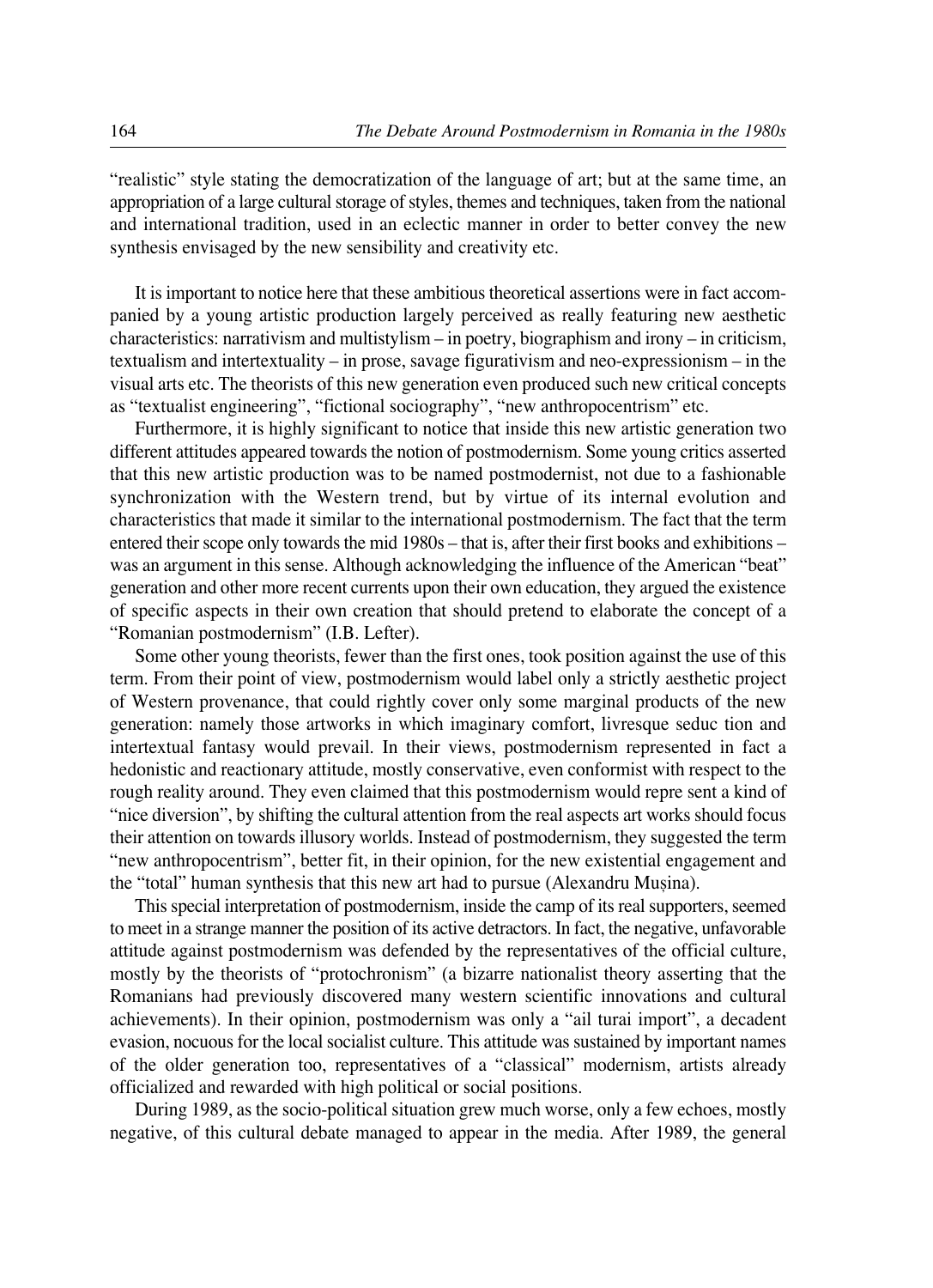confusion of the so-called "period of transition", in which the intellectuals paid attention mostly to political issues, made the relaunching of the debate equally difficult. But during the years 1992 and 1993, several articles published in the cultural magazines showed a renewed interest for the postmodern topic.

After this short historical review meant also to point out some structural–stylistic characteristics of evaluative positions related to our issue, I would like to draw some general conclusions, by setting it in relationship with the western postmodern condition. As one can see, many of the questionable aspects related to postmodernism have been touched in the Romanian debate. But regardless of the right or wrong meanings it was given, let me stress again that this debate *could* actually occur in a communist country (Romania) towards the mid 1980s – that is to say only very few years later than in the West, where postmodernism reached its real peak with the public opinion at the begin-ing of the 1980s and during the same decade.

The possible causes of this phenomenon can be divided into general and particular. One should obviously take into account the "external influence", the circulation of ideas and information between West and East, made possible through mass-media, books, magazines and individuals. This cultural interaction/interchange could "sublime" the political frontiers of an apparently very closed and isolated cultural space. But the necessary condition was a local cultural evolution, as well as a state of mind, an "expectation horizon" that made its occurrence desirable and possible.

This state of mind, this diffuse atmosphere meant in the East, as in the West, a kind of "awakening" or refusal of all kinds of theoretical monolithisms, intellectual fanaticisms and all sorts of cultural and political absolutisms. "The decline of the meta-narratives", as Lyotard put it, has become a generalized phenomenon towards the end of this century. In the East, as in the West, the theoretical and practical bankruptcy of some major postulates of modernity, related to "its pretence to found its legitimacy on the project of emancipation of humankind", has become a live reality. It is not fortuitous that the interest for postmodernism coincided with the last, decadent phase of state communism in Eastern Europe. Marxism scored a theoretical defeat in the West, but practically underwent a catastrophy in the East. During the 1980s, the economic and social disaster of the communist regimes became visible even for their rulers, not to mention the populations, once and for all discrediting in this way any revolutionary theory based on Utopia and authoritarianism, not on economic and social efficiency.

Postmodernism has been generally interpreted as a cultural phenomenon typical for the post-industrial countries, but for some analysts the beginnings of the postmodern period coincide with the downfall of marxist politics and planned economy in the socialist countries. For Charles Jencks, post-socialism may be considered one of the most striking symptoms of postmodernism. And for Heller and Feher, the reality of post-revolutionary societies may be regarded as a proof of a new, postmodern political condition, characterized by theoretical minimalism, regional pragmatism and historical relativism.

In the same way, postmodernism has been perceived in the East, as in the West, as an abandoning of the modernist cultural project, already ossified in "classical", consumerist or authoritarian formulas, which have made obvious the depletion of such concepts as avant-garde, progress, innovation etc. As it was frequently asserted, in the West this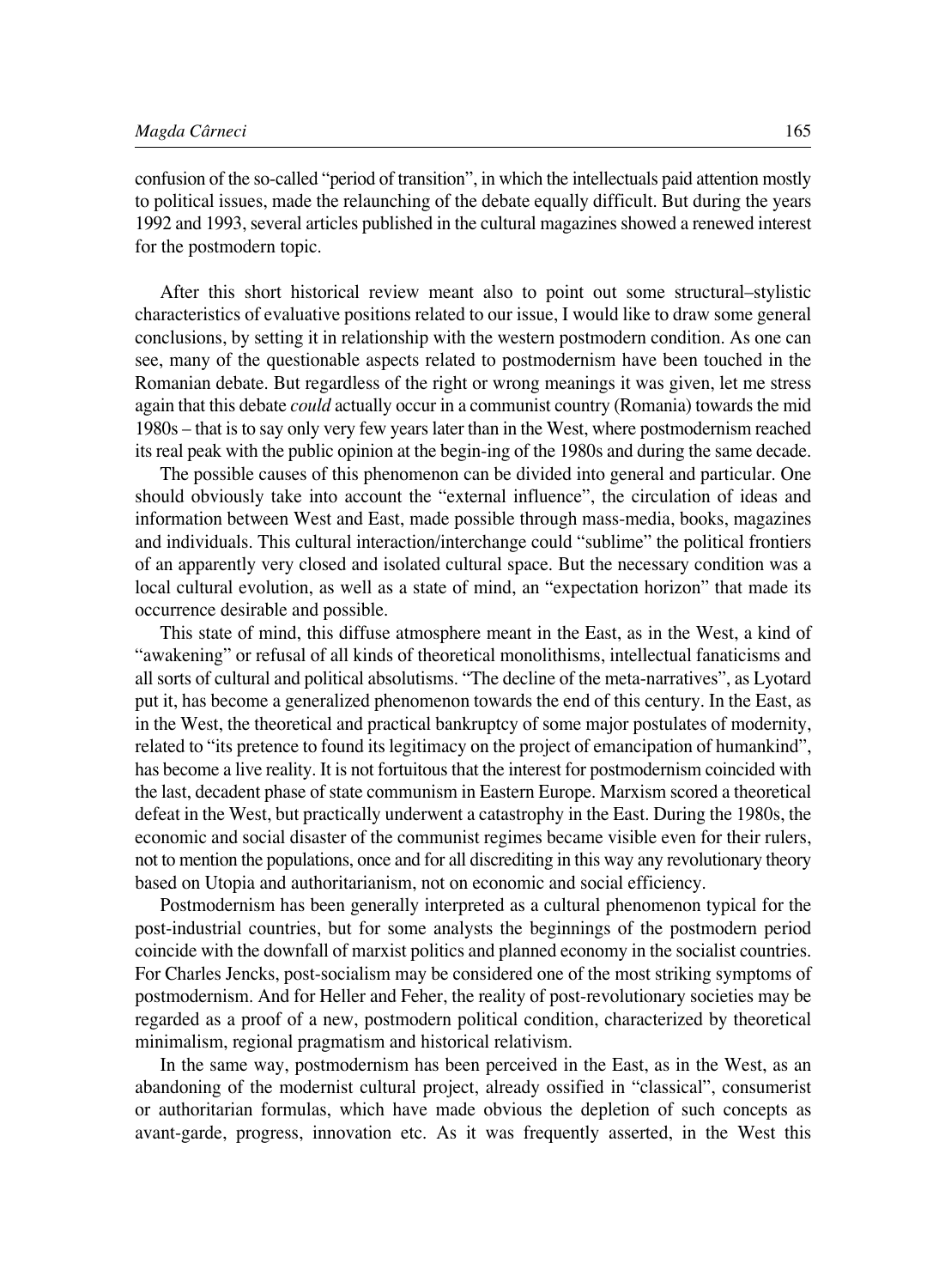situation was generated by such phenomena as "generalized design", "institutionalized avant-garde" or cultural industry, while in the East it was induced by a reaction against "politically integrated" forms of classical modernism, as well as by contamination with the western experiments. But these are two complementary facets of a unique process of degradation.

Furthermore, in the West, the debate around postmodernism appeared on the field af literary and artistic (architectural) theory and extended later on to the most diverse theoretical domains and intellectual or social movements. It may be so because, as it was noticed, the aesthetic beliefs have always been naturally tolerant, dialogic and spontaneously pluralistic. In a similar way, in the East (for example, in Romania) the concept of postmodernism occurred on the literary and artistic field, but did not have (yet) the political chance and the necessary historical time to spread over a larger cultural or social area.

One has to admit that in this region the discussions around postmodernism did not seem to take into account the possible political subversiveness of the issue. But here one should remember an East-European specificity: due to the political restrictive conditions, culture has always had a political stake in this area. In Eastern Europe, the cultural field was the unique public room where the exercising of free thinking and moral courage was permitted: as it was subtly noticed, the most important battles were fought here around not political, but literary (aesthetic) notions. And it is not by chance that in this region most dissidents were writers and artists.

From this perspective, the debate around postmodernism could be perceived as not only a cultural issue but as a hinting symptom for a "subversive" change in a more general and profound state of mind. As Boris Groys, among others, put it, in the East hearts change first and then the social and political situation. First, there are changes in the style of the poems and artworks, conveying new but still invisible truths about the deep modifications in the collective psychism and in the intra-human and inter-social relationships. In the last 50 years, the most important social or political moments that occurred in this region were almost always preceded by tensions and debates in the literary community. In this respect, it is highly interesting to remind that two important politologists, Heller and Feher, have written, in a book published in 1988, that "there are unmistakable signs of postmodernism in the discourse of Eastern dissidents".

One last remark. Considering Romanian postmodernism, it is striking to notice that its young supporters have occupied only marginal social positions. Due to Ceausescu's aberrant decisions of the last years, these young intellectuals have not been permitted to join the unions of creation or to ascend on the social scale. This situation pushed the young artistic generation to a function-free condition, that obliged but also helped them not to become "integrated" too early into the system. It is interesting to notice, even in this respect, the similarities of their social position with what some sociologists called the "pre-functional" condition of the youth in today's functional structured societies of the West (Baumann, Heller). This term defines an increasingly longer "non-integrated-into-the-system condition" of each new generation, that allows new forms of life and art, of thinking and acting to develop faster. After the first post-war generation of the 1950s and 1960s, and the second one of the 1960s and 1970s, the pluralization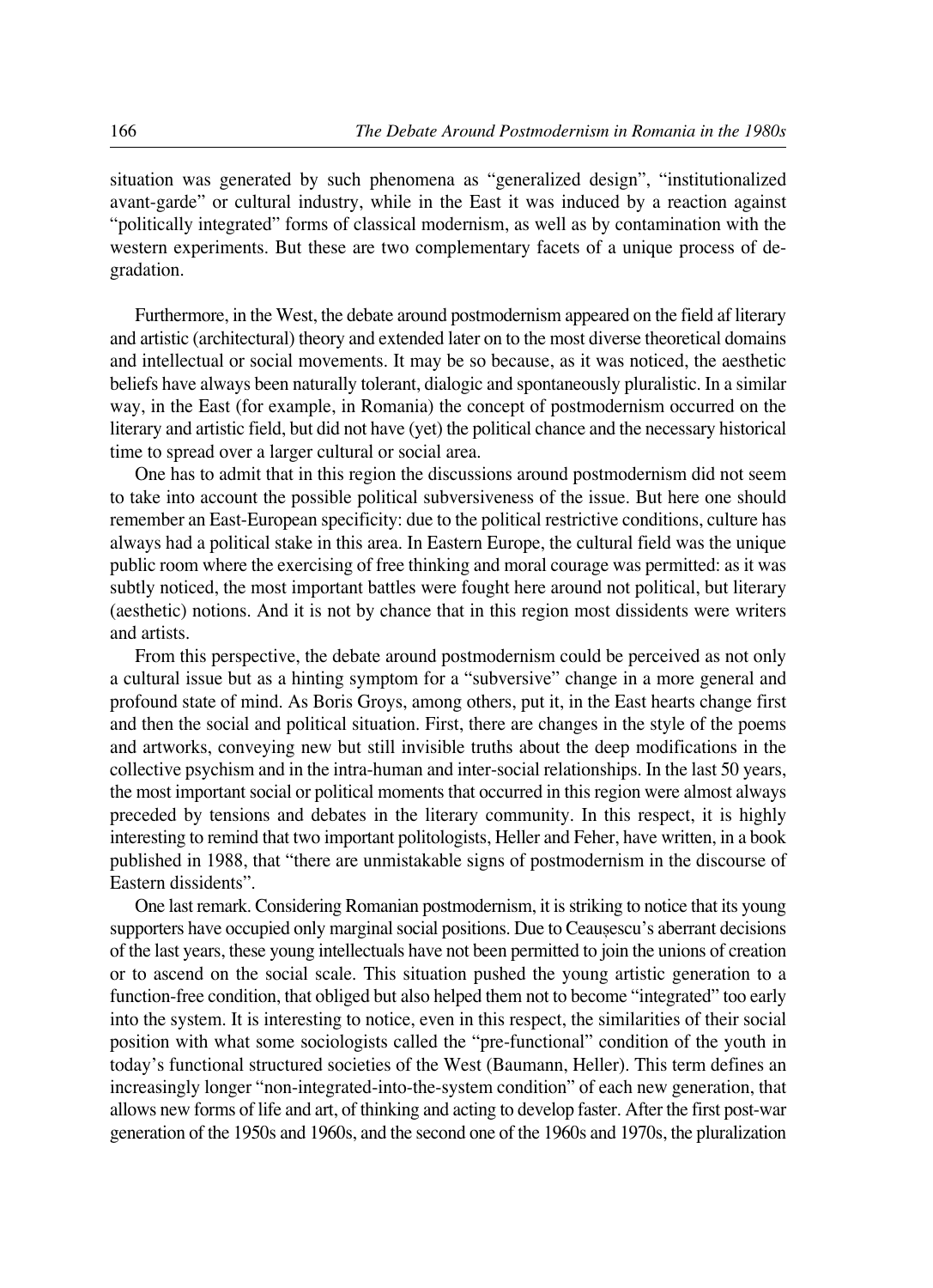of the cultural universe of modernity has been continuous and made obvious by a third generation, the postmodernist one, which I consider myself to belong to.

The comparison between Western and Eastern determinations of postmodernism could continue on other levels, but I will stop here. In the end, what I would like to infer out of these few remarks is that maybe we should give up the idea of an irreducible "ideological difference" between the cultural evolutions of the two sides of Europe divided after World War II. As my example of Romanian postmodernism would like to illustrate, in spite of numerous limitations and risks, a certain cultural liberty did function to some extent in Eastern Europe nevertheless: there has always been a certain autonomy of the cultural facts from the political conditionings – sometimes even to a higher degree than one might have expected or the communist rulers would have been ready to accept. The study of the Eastern European art created after 1956-1960 could easily prove a continuous tendency towards lining up with the major trends of the Western artistic evolution, despite all political and ideological constraints. Cultural concepts prove to be more fluent and insidious than the political ones, and the cultural dynamics has a different rhythm than the political development, that is actually influenced and modified due to this very difference. In this respect, postmodernism could be interpreted as a significant symptom for a larger transformation in the collective state of mind of the region. This kind of cultural symptom should be taken into account, in my opinion, by the new historiography when it comes to better understanding the East-European rapid evolution of the last decade, concluded by the revolutions of 1989.

One could argue that this interpretation of postmodernism in Eastern Europe is a kind of "fiction", stressing common similarities but overlooking specific differences. I may accept such an objection, with one single correction: maybe it is a "necessary fiction". That is to say, maybe we should give up the idea that recent history can be understood only in terms of political, social and economic development: maybe we should give up the "hard" sense of history in favor of a "softer" one, in which cultural and psycho-social changes are equally important. Maybe this interpretation of postmodernism in Eastern Europe is a kind of "intellectual manipulation", built on a "provisional concept", as it was said at the beginning, in order to taste and better evaluate our recent cultural heritage, and to articulate a significant understanding of our recent history in a creative manner. After all, isn't it a truly postmodernist attitude?

## **BIBLIOGRAPHY**

Cælinescu, Matei – "Modernism, Late Modernism, Postmodernism", in *Dedalus,* 1991, nº 1.

Cælinescu, Matei – "Introductory Remarks", in Calinescu M., Fokkema D. (eds.). *Exploring Postmodernism,* |. Benjamin Publishing House, 1986. Heller, A., Feher, F. – *The Postmodern Political Condition,* New York, Columbia UP, 1988. Hoesterey, j. (ed.) – *Zeitgeist in Babel. The Postmodern Controversy,* Indiana UP, 1991.

*Postmodernismul* ("Postmodernism"), special issue of *Caiete critice* ("Critical Papers"), Bucharest, 1986, nº 1.